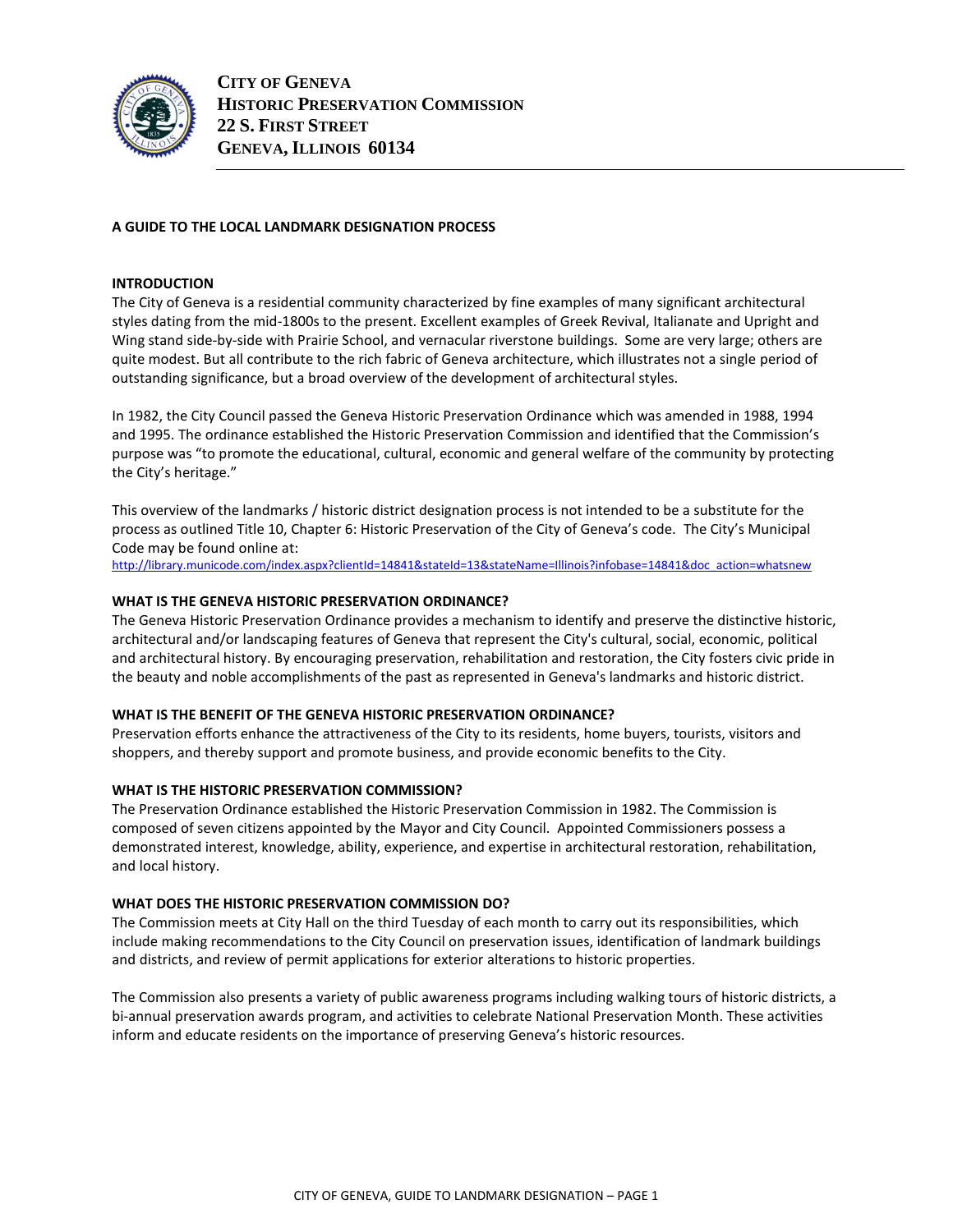

# **WHAT IS A CITY OF GENEVA LOCAL LANDMARK / HISTORIC DISTRICT?**

The City of Geneva is empowered by ordinance to designate objects, structures, buildings, districts and sites as local landmarks if they have aesthetic, architectural, cultural and/or historic value. Geneva's local landmark and historic district designation affords properties more protection than is possible through state or national landmarking programs. Once a property is locally designated (as an individual landmark or as part of a historic district), any exterior alteration, construction, demolition or removal that requires a building permit to be completed is reviewed by the Historic Preservation Commission. The review process is handled in a timely fashion and careful consideration is given to the owner's request. The Commission serves as a resource for owners of historic properties. Additionally, property owners can rely on the Commission's technical expertise to aid them in developing rehabilitation plans.

## **WHAT IS THE CRITERIA FOR DESIGNATION OF HISTORIC LANDMARKS?**

The Historic Preservation Commission shall not recommend nor shall the City Council grant a designation of a landmark unless an individual property meets the following requirements:

- 1. Located within the corporate boundaries of the City of Geneva; and
- 2. Thirty (30) years old or older, in whole or in part; and
- 3. One of more of the following conditions exists:
	- a. the property may identify with an historic personage or with important events in national, state, or local history; and/or
	- b. the property may embody the distinguishing characteristics of an architectural type inherently valuable for a study of a period, style, method of construction, or use of indigenous materials or craftsmanship; and/or
	- c. the property may represent the notable work of a master builder, designer or architect whose individual genius influences an era; and/or
	- d. the property may be an improvement embodying all or part of the above characteristics, which is subject to encroachment of detrimental influences; and/or
	- e. the property may be an improvement of historic, architectural, or cultural significance which is threatened with demolition by public or private action.
- 4. Possesses integrity of design, materials, workmanship, setting, location, feeling and association; and
- 5. Embodies such other qualities and characteristics that, in the judgment of the HPC, make it eligible for designation as a landmark.

## **WHAT IS THE CRITERIA FOR DESIGNATION OF HISTORIC DISTRICTS?**

The Historic Preservation Commission shall not recommend nor shall the City Council grant a designation of a historic district unless the proposed geographically-bounded group of properties meets the following requirements:

- 1. Located within the corporate boundaries of the City; and
- 2. Possesses integrity of design, materials, workmanship, setting, location, feeling, and association; and
- 3. One or more of the following conditions exists:
	- a. the proposed area may exemplify the broad cultural, political, economic, or social history of the national, state or community; and/or
	- b. the proposed area may identify with an historic personage or with important events in national, State, or local history; and/or
	- c. the proposed area may embody the distinguishing characteristics of an architectural type inherently valuable for a study of a period, style, method of construction, or use of indigenous materials or craftsmanship; and/or
	- d. the proposed area may represent the notable work of a master builder, designer or architect whose individual genius influences an era; and/or
	- e. the proposed area embodies some degree of architectural or land use characteristics in a manner which distinguishes the proposed area from other areas within the City; and/or
	- f. the proposed area embodies such other qualities and characteristics as in the judgment of the Commission should be considered for the designation of an historic preservation district.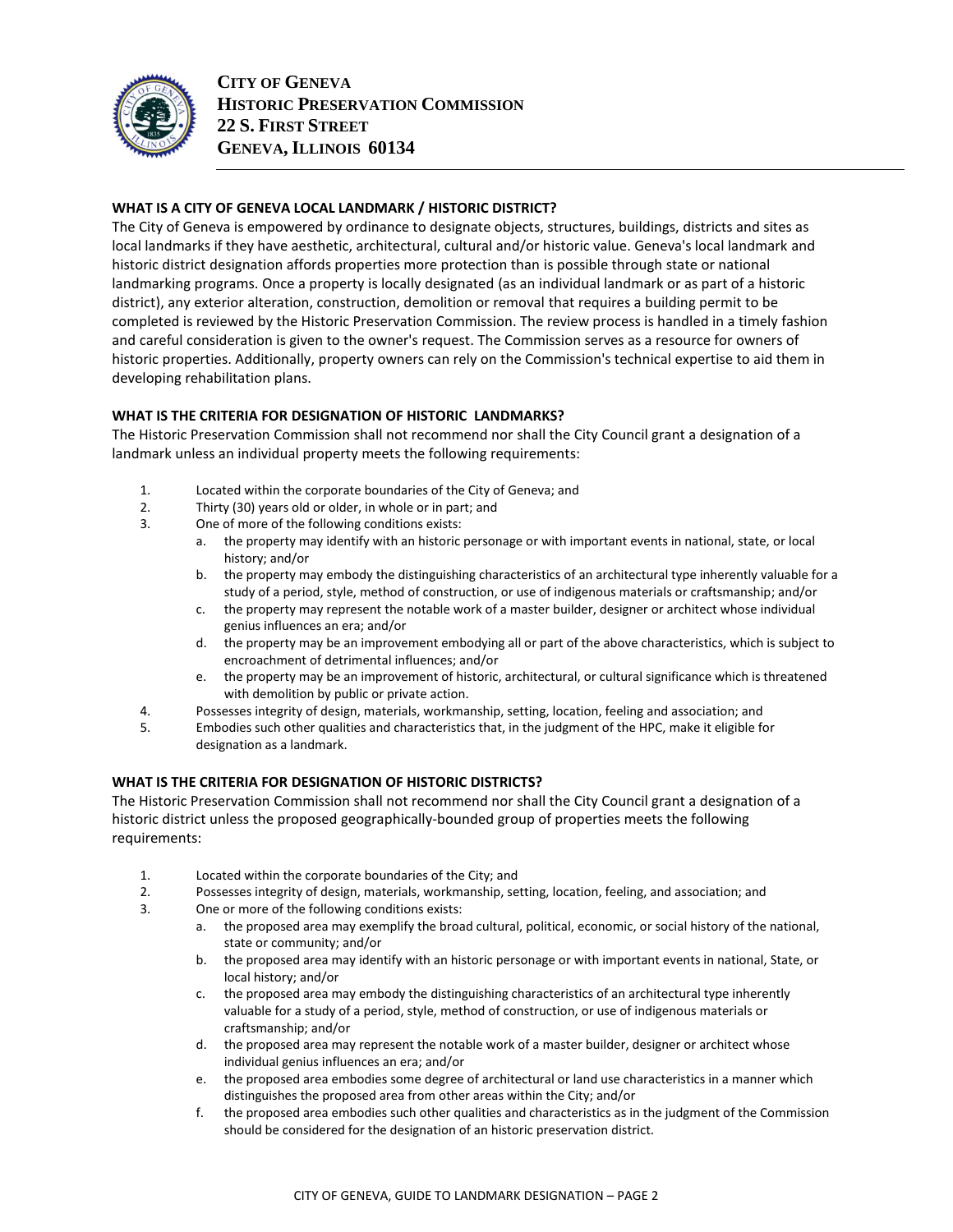

## **LANDMARK AND HISTORIC DISTRICT DESIGNATION PROCESS**

#### Step 1 - Nomination & Support Information

In order to nominate a property (or a group of properties as in a historic district) for designation as a City of Geneva Landmark / historic district, a member of the Commission, property owner or interested party must complete a simple nomination form and provide support information describing how the landmark or district meets the criteria. For a proposed historic district, an applicant must also submit a map indicating the boundary of the proposed district.

Forms are available online or from the Preservation Planner in the Department of Community Development. Please contact Michael Lambert, at (630) 938-4541 o[r mlambert@geneva.il.us](mailto:mlambert@geneva.il.us) for assistance in completing this landmark nomination form. A preliminary meeting with the Preservation Planner is recommended prior to the submission of a nomination form. All costs incurred by the nomination process are the applicant's responsibility.

#### Step 2 – Notification

If the landmark / historic district nomination application is determined to be complete, the applicant will provide addressed/stamped letters to be sent, *via certified mail*. In the case of a landmark nomination, notice shall be sent to the owner/owners of record of the nominated property as well as those owners of any property within 250' of the nominated property. In the case of a historic district, notice shall be sent to the owner/owners of record of all properties within the proposed district boundaries.

#### Step 3 – Public Hearing

A public hearing will be held within 60 days of the application's submittal. The public hearing will be held at a regularly scheduled meeting of the Historic Preservation Commission. Notice of the hearing must be published at least 15 days prior to the hearing, but not more than 30 days prior to the hearing.

The purpose of the public hearing is to gather facts and testimony that will assist the Historic Preservation Commission in reaching a decision to recommend or not recommend the designation. All interested parties are encouraged to attend and their testimony will be heard by the Commission. Upon review and discussion, a favorable recommendation by the Historic Preservation Commission is, then, forwarded to the City Council for review and official action.

#### Step 4 – City Council Action

If the Historic Preservation Commission recommends approval, then the nomination moves to the City Council for review. The City Council must review nomination applications within 120 days of submittal. If the City Council approves the nomination of a property or district , then the property or properties is/are designated by ordinance.

#### **WHAT ARE THE BENEFITS OF OWNING A CITY OF GENEVA LANDMARK?**

Geneva landmarks receive community-wide recognition and protection under the Preservation Ordinance. A considerable amount of scientific, university research has focused on the question of historic designation and community benefits derived from the designation of landmarks and historic districts. Among the documented benefits are demonstrated enhancement of economic development, employment, tourism, neighborhood stability and property values.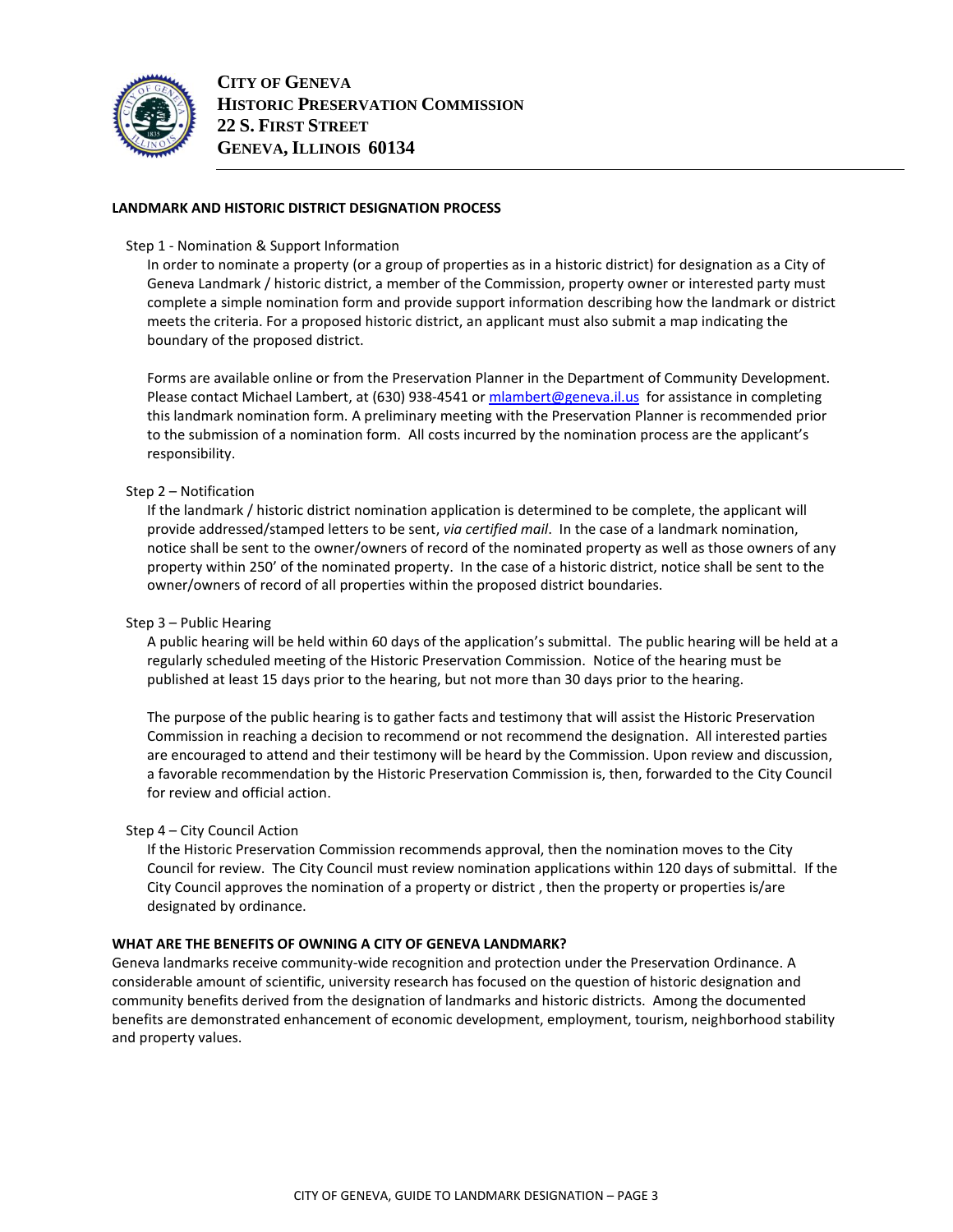

**CITY OF GENEVA HISTORIC PRESERVATION COMMISSION 22 S. FIRST STREET GENEVA, ILLINOIS 60134**

Because Geneva's Historic Preservation Ordinance is certified by the Illinois State Historic Preservation office, owners of properties designated as "historic" may be eligible for tax benefits. State legislation provides an eight year property tax assessment freeze for owners of single family residences that are substantially rehabilitated in accordance with the Secretary of Interior Standards for Rehabilitation. For more information on the Property Tax Assessment Freeze Program, please call the Local Government Services Coordinator at the Illinois Historic Preservation Agency at (217) 785-4512 or visit their website:<http://www.illinoishistory.gov/PS/taxfreeze.htm>

Additionally, historically-certified structures (identified through a review process such as the process established by the City of Geneva) may qualify for relief from strict compliance with the 2012 International Energy Conservation Code (IECC), required for new construction and alterations of existing construction. Review of the specific provisions of the 2012 IECC and consultation with a design professional or the City of Geneva Building Official are recommended prior to undertaking any project which may be subject to compliance with the 2012 IECC.

Other programs and incentives may be available for qualified historic structures. Please contact the City of Geneva Preservation Planner for additional information.

## **CAN ALTERATION, CONSTRUCTION, OR DEMOLITION OF A DESIGNATED LANDMARK OCCUR?**

Once a site or structure has been designated as a local landmark, the property is subject to Commission review for exterior alterations, construction or demolition plans requiring a building permit. Generally, building permits are required for any action other than basic property maintenance and upkeep. This review process is an effective way to protect and preserve Geneva's historical and architectural heritage and provides an excellent opportunity for property owners to receive technical advice from the Commission that may enhance the proposed plans or alterations.

#### **WHAT IS COMMISSION REVIEW?**

Applications for building permits for exterior improvements and/or alterations to historic properties are reviewed by the Historic Preservation Commission. Applications are submitted to the Preservation Planner or the Building Department.

The Commission reviews the proposed improvements and/or alterations for their compliance with the Secretary of the Interior's Standards for Rehabilitation (SOI Standards). For more information about the SOI Standards, please consult [http://www.nps.gov/hps/tps/standguide/rehab/rehab\\_standards.htm](http://www.nps.gov/hps/tps/standguide/rehab/rehab_standards.htm) for the Standards and additional information.

In some cases, certain applications for exterior improvements may be reviewed administratively by the Preservation Planner on behalf of the Historic Preservation Commission, thereby eliminating an appearance before the monthly Commission meeting by an applicant seeking to complete minor, exterior work within a historic district or at an individual landmark property.

#### **WHAT IS NOT INVOLVED ONCE GRANTED LANDMARK STATUS?**

Designation of an individual property as a landmark or a group of properties as a historic district

*does not require* property owners to restore a property;

*does not require* property owners to make improvements or alterations to a property; *does not require* owners to purchase or install plaques identifying a property as a historic site;

*does not require* specific paint colors;

*does not regulate* any interior improvements; and

*does not otherwise control or limit* the use of a property.